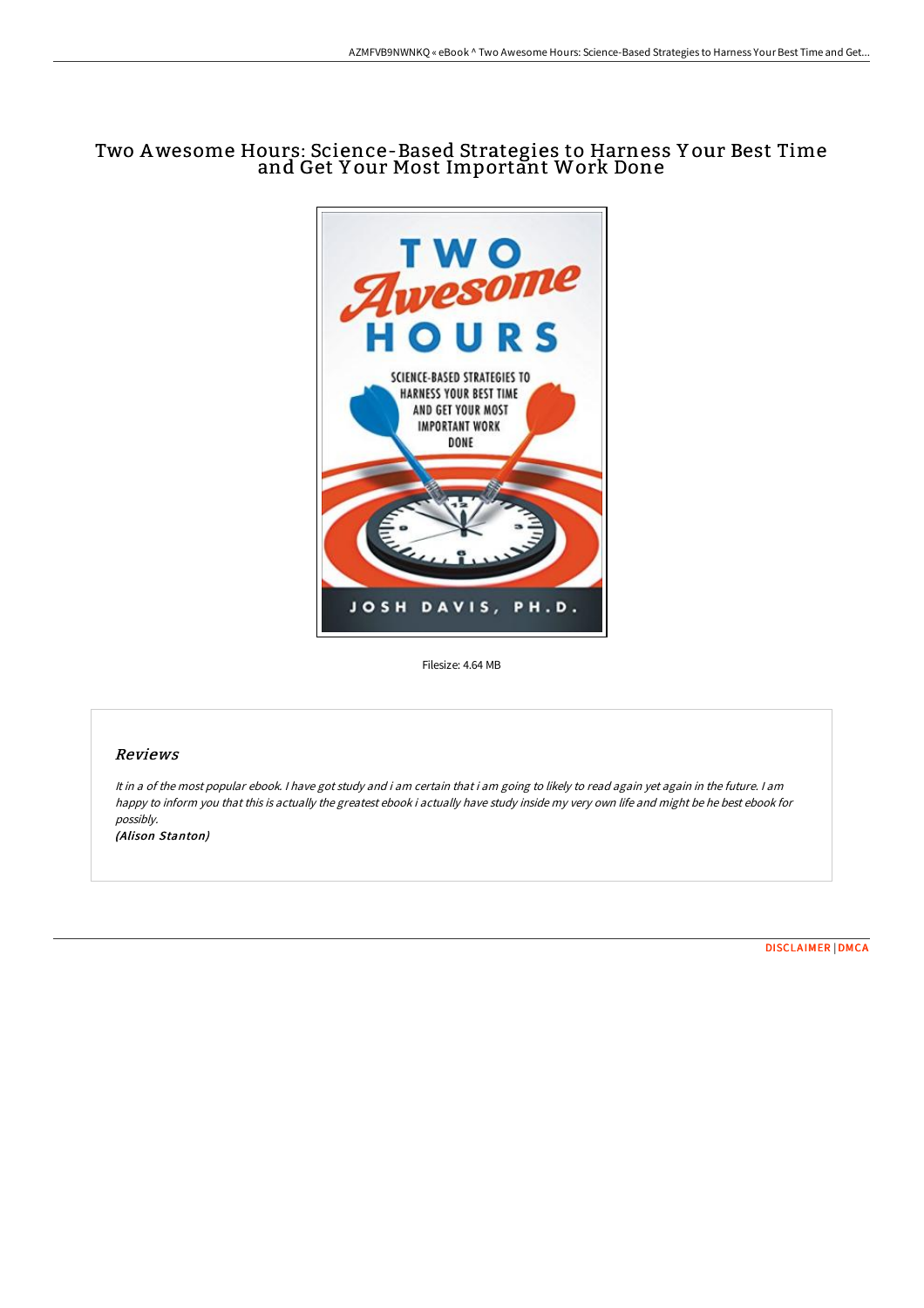## TWO AWESOME HOURS: SCIENCE-BASED STRATEGIES TO HARNESS YOUR BEST TIME AND GET YOUR MOST IMPORTANT WORK DONE



To download Two Awesome Hours: Science-Based Strategies to Harness Your Best Time and Get Your Most Important Work Done PDF, make sure you follow the link under and download the document or have accessibility to other information that are related to TWO AWESOME HOURS: SCIENCE-BASED STRATEGIES TO HARNESS YOUR BEST TIME AND GET YOUR MOST IMPORTANT WORK DONE book.

HarperCollins Publishers Inc. Hardback. Condition: new. BRAND NEW, Two Awesome Hours: Science-Based Strategies to Harness Your Best Time and Get Your Most Important Work Done, Josh Davis, Feeling overwhelmed with work and life demands? Rushing, multitasking, or relying on fancy devices and apps won't help. The answer is to create the conditions for two awesome hours of peak productivity per day. Drawing on cutting-edge neuroscience, Josh Davis, director of research at the NeuroLeadership Institute explains clearly that our brains and bodies operate according to complex biological needs that, when leveraged intelligently, can make us incredibly effective. From what and when we eat, to when we tackle tasks or disengage-how we plan our activities has a huge impact on performance. Davis shows us how we can create the conditions for two awesome hours of effective mental performance by: \* Recognizing when to effective flip the switch on our automatic thinking; \* Scheduling tasks based on their "processing demand" and recovery time; \* Learning how to direct attention, rather than avoid distractions; \* Feeding and moving our bodies in ways that prep us for success; \* Identifying what matters in our environment to be at the top of our mental game. We are capable of impressive feats of comprehension, motivation, thinking, and performance when our brain and biological systems are functioning optimally. Two Awesome Hours will show you how to be your most productive every day.

B Read Two Awesome Hours: [Science-Based](http://bookera.tech/two-awesome-hours-science-based-strategies-to-ha.html) Strategies to Harness Your Best Time and Get Your Most Important Work Done Online

B. Download PDF Two Awesome Hours: [Science-Based](http://bookera.tech/two-awesome-hours-science-based-strategies-to-ha.html) Strategies to Harness Your Best Time and Get Your Most Important Work Done